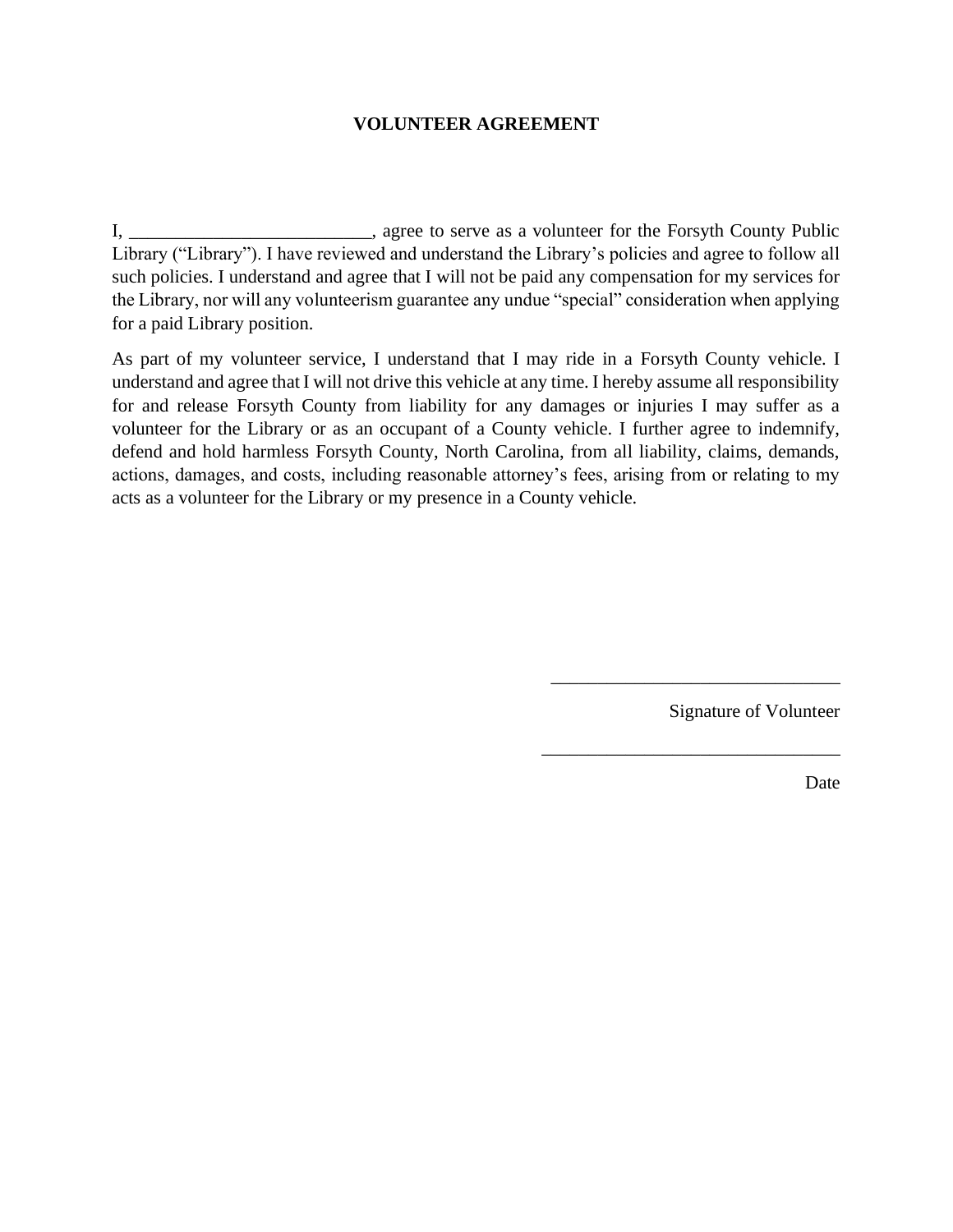## **VOLUNTEER AGREEMENT FOR MINORS**

I, \_\_\_\_\_\_\_\_\_\_\_\_\_\_\_\_\_\_\_\_\_\_\_\_\_\_, agree to serve as a volunteer for the Forsyth County Library ("Library"). I have reviewed and understand the Library's policies and agree to follow all such policies. I understand and agree that I will not be paid any compensation for my services for the Library, nor will any volunteerism guarantee any undue "special" consideration when applying for a paid Library position.

As part of my volunteer service, I understand that I may ride in a Forsyth County vehicle. I understand and agree that I will not drive this vehicle at any time. I hereby assume all responsibility for and release Forsyth County from liability for any damages or injuries I may suffer as a volunteer for the Library or as an occupant of a County vehicle. I further agree to indemnify, defend and hold harmless Forsyth County, North Carolina, from all liability, claims, demands, actions, damages, and costs, including reasonable attorney's fees, arising from or relating to my acts as a volunteer for the Library or my presence in a County vehicle.

Signature of Volunteer

Date

I, the contract of the contract of the legal guardian or parent of  $\overline{I}$ ,  $\overline{I}$ \_\_\_\_\_\_\_\_\_\_\_\_\_\_\_\_\_\_\_\_\_\_\_\_\_ ("Volunteer"), and, as such, I authorize the Volunteer to act as a volunteer for the Library and agree to all of the terms and conditions stated hereinabove.

Signature of Volunteer's Parent/Guardian

\_\_\_\_\_\_\_\_\_\_\_\_\_\_\_\_\_\_\_\_\_\_\_\_\_\_\_\_\_\_\_\_

\_\_\_\_\_\_\_\_\_\_\_\_\_\_\_\_\_\_\_\_\_\_\_\_\_\_\_\_\_\_\_\_

\_\_\_\_\_\_\_\_\_\_\_\_\_\_\_\_\_\_\_\_\_\_\_\_\_\_\_\_\_\_\_\_

\_\_\_\_\_\_\_\_\_\_\_\_\_\_\_\_\_\_\_\_\_\_\_\_\_\_\_\_\_\_\_\_

Date